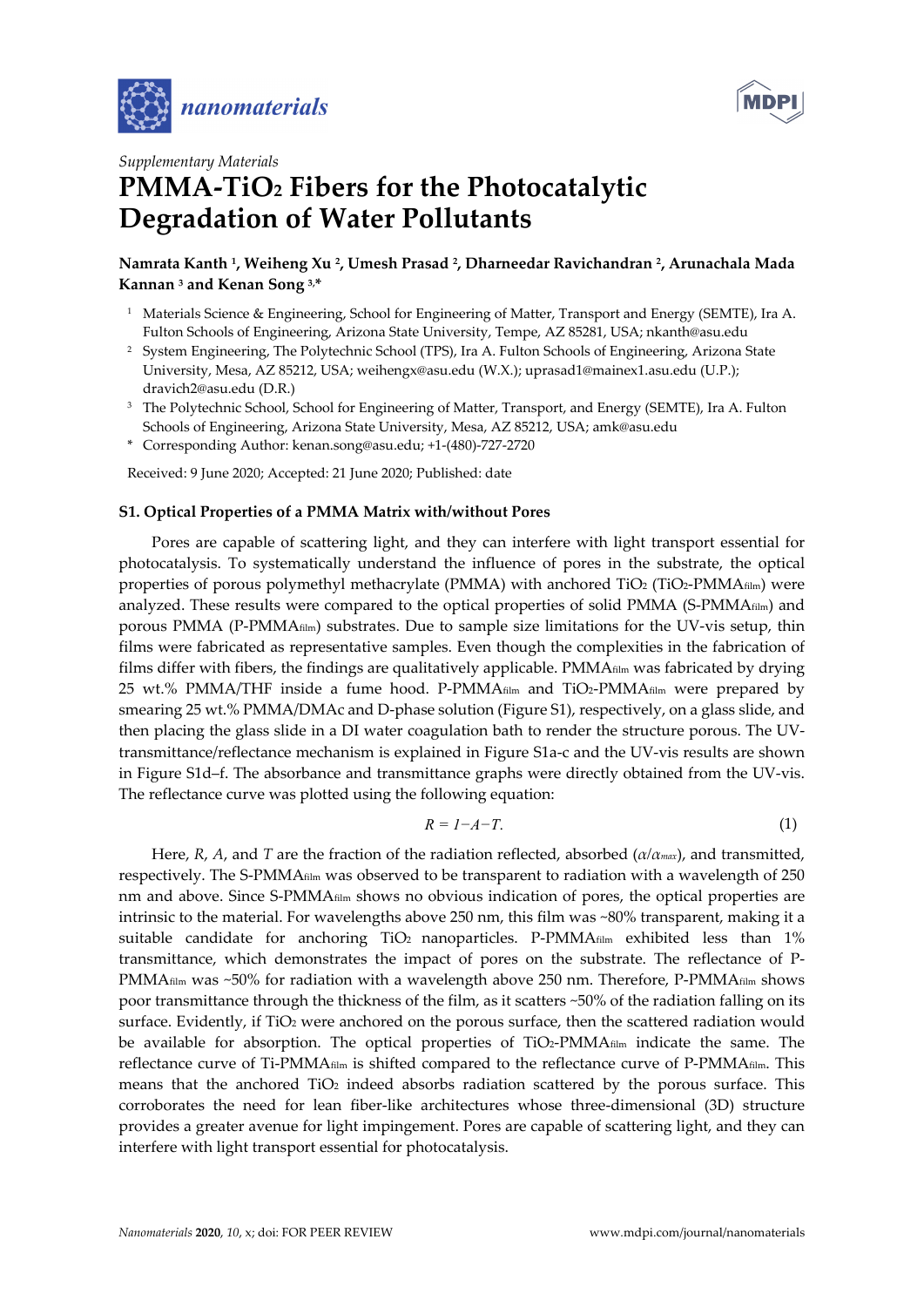

**Figure S1.** Schematic sketch of light interaction in the (**a**) S-polymethyl methacrylate (PMMA)film, (**b**) P-PMMAfilm, and (**c**) Ti-PMMAfilm. Optical properties characterized using UV-vis (**d**) absorbance **(e**) transmittance and (**f**) reflectance.





**Figure S2.** (**a**) N2 adsorption-desorption curve and (**b**) Barrett-Joyner-Halenda (BJH) pore size distribution for D5.



Figure S3. (a) N<sub>2</sub> adsorption-desorption curve and (b) BJH pore size distribution for D<sub>10.</sub>